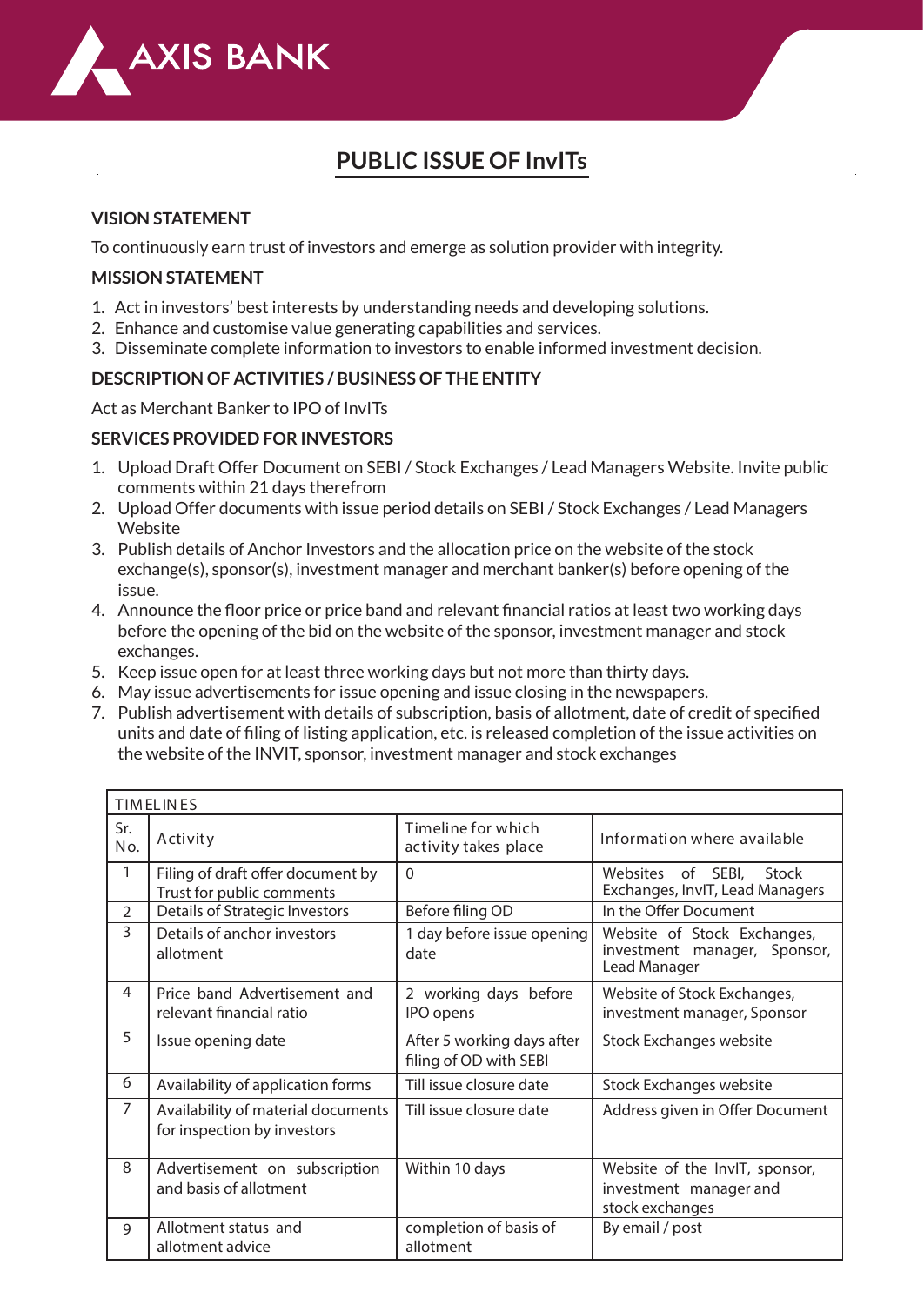### **RIGHTS OF INVESTORS**

- 1. Investors can request for copy of offer document to any of the lead manager till closingof the offer.
- 2. Investors are allowed to modify and only upward revise their bids duringthe period the issue is open.
- 3. Right to inspect the material documents during the issue.
- 4. If allotted units, all Rights as a Unitholder ( as per Offer Document)

# **DO ' s and DO N' Ts F O R INVESTO RS**

### **DO ' S FOR TH E INVESTO RS**

- 1. Check eligibility to apply as per the terms of the Offer Document and under Applicable Laws and approvals;
- 2. Submit the Bids (other than Anchor Investors) through the ASBA process only
- 3. Bid within the Price Band;
- 4. Ensure the bid cum application form has complete details of the Bidders' depository account, including DP ID, Client ID and PAN
- 5. Ensure that the details about the PAN, DP ID and Client ID are correct, and the Beneficiary Account is activated, as Allotment will be in dematerialized form only;
- 6. Ensure that the Bids are submitted at the BiddingCentres only on the Bid cum Application Forms bearing the stamp of a Designated Intermediary within the prescribed time;
- 7. Ensure that the bank account details are provided in the respective field and they are correct;
- 8. Ensure that you have corr ectly checked the authorization/undert aking box in the Bid cum Application For m, or have otherwise provided an authorization to the SCSB via the electronic mode for the Designated Branch to block funds in the ASBA Account equivalent to the Bid Amount mentioned in the Bid cum Application Form at the time of submission of the Bid;
- 9. Ensure that the Bid cum Application Form is signed by the ASBA Account holder if the Bidder is not the ASBA Account holder;
- 10. Ensure that the name(s) given in the Bid cum Application Form is/are exactly the same as the name(s) in which the beneficiary account is held with the Depository Participant
- 11. Ensure that the full Bid Amount is paid for Bids submitted by Anchor Investors and Strategic Investors (as applicable);
- 12. Instruct your respective banks to not release the funds other than in relation to this Offer, blocked in the ASBA Accounts;
- 13. In case of joint Bids, the Bid cum Application Form should contain the name of only the First Bidder whose name should also appear as the first holder of the beneficiary account held in joint names.
- 14. Ensure that the signature of the First Bidder in case of joint Bids, is included in the Bid cum Application For ms;
- 15. Ensure that the category and the Bidder status is indicated;
- 16. Submit revised Bids at the same BiddingCentre of a Designated Intermediary,through which the original Bid was placed and obtain a revised Acknowledgement Slip, as the case may be;

# **DO N' TS F O R TH E INVESTO RS:**

- 1. Do not Bid for lower than the Minimum Bid Size;
- 2. Do not submit a Bid without payment of the entire Bid Amount;
- 3. Do not Bid less than the Floor Price or higher than the Cap Price;
- 4. Do not Bid on another Bid cum Application Form after you have submitted a Bid;
- 5. Do not pay the Bid Amount in cash, by money order or postal order or stock invest and in relation to AB SA Bidders, in any other mode other than blocked amounts in the ASBA Accounts;
- 6. Do not send Bid cum Application Forms by post and only submit the same to a Designated Intermediary at a Bidding Centre;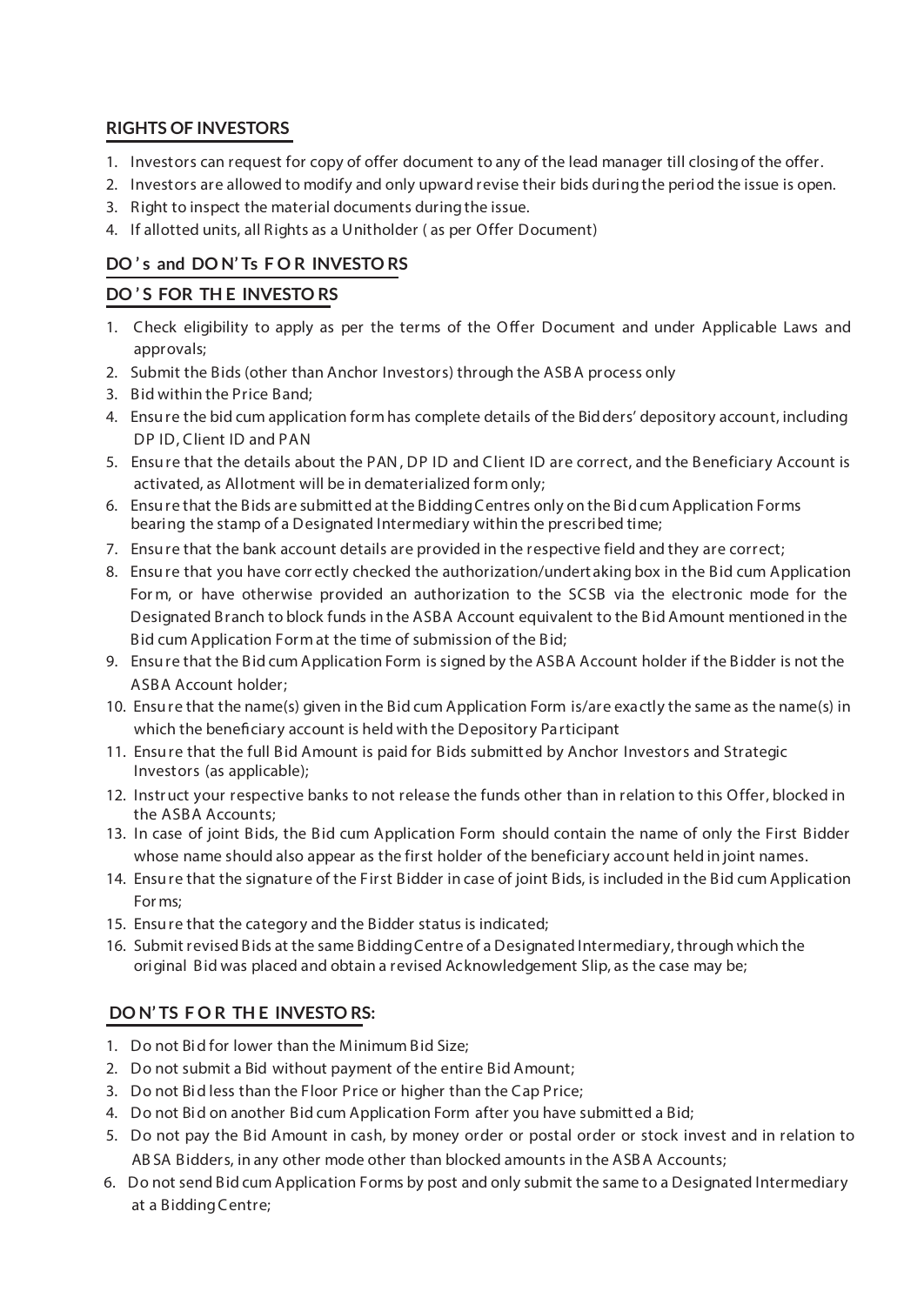- 7. Do not fill up the Bid cum Application Form such that the Units Bid for exceed, the Offer Size orinvestment limits, or the maximum number of Units that can be held or the maximum amount permissible under applicable laws or under the terms of the Offer Document;
- 8. Do not submit more than five Bid cum Application Forms per ASBA Account;
- 9. Do not submit the GIR number instead of the PAN
- 10. Do not submit the Bid for an amount more than funds available in your ASBA Account;
- 11. Do not submit Bids on plain paper or on incomplete or illegible Bid cum Application Forms or on Bid cum Application Forms in a colour prescribed for another category of Bidders;
- 12. Do not submit a Bid in case you are not eligible to acquire Units under applicable law or your relevant constitutional documents or otherwise;
- 13. Do not Bid if you are not competent to contract under the Indian Contract Act, 1872 (other than minors having valid depository accounts as per demographic details provided by the Depository;
- 14. Anchor Investors and Strategic Investors should not Bid through the ASBA process;
- 15. Do not withdraw your Bid or lower the size of your Bid (in terms of quantity of the Units or the Bid Amount) at any stage;

# **GRIEVANCE REDRESSAL MECHANISM FOR INVESTORS AND HOW TO ACCESS IT**



## **TIMELINES FOR RESOLUTION OF INVESTOR GRIEVANCES IN A PUBLIC ISSUE (INVIT)**

| Sr.<br>No      | <b>Activity</b>                                                                        | No. of<br>calendar days |
|----------------|----------------------------------------------------------------------------------------|-------------------------|
|                | Investor grievance received by the lead manager                                        |                         |
|                | Lead Manager to the offer to identify the concerned intermediary and it shall be $T+1$ |                         |
|                | endeavoured to forward the grievance to the concerned intermediary/ies on T            |                         |
|                | day itself                                                                             |                         |
| З              | The concerned intermediary/ies to respond to the lead manager with an                  | X                       |
|                | acceptable reply                                                                       |                         |
| $\overline{4}$ | Investor may escalate the pending grievance, if any, to a senior officer of the        | $T+21$                  |
|                | lead manager of rank of Vice President or above                                        |                         |